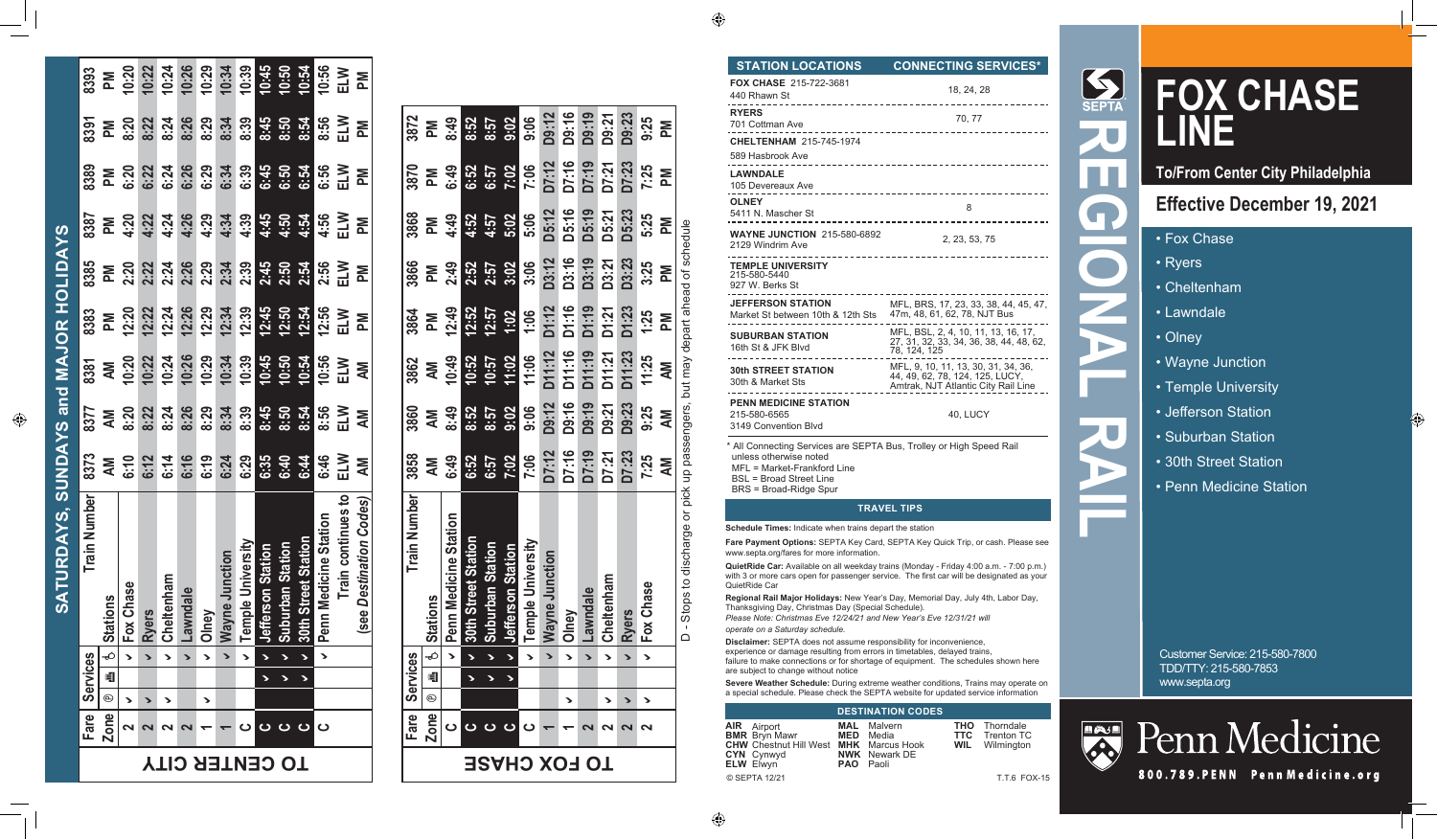|               |                             |              |                 |              |                              |                   |             |                   |                          |                            |            | <b>MONDAYS through FRIDAYS (Except MAJOR HOLIDAYS)</b>         |                                           |            |                   |            |                                     |            |            |                          |            |                           |               |                     |            |            |              |
|---------------|-----------------------------|--------------|-----------------|--------------|------------------------------|-------------------|-------------|-------------------|--------------------------|----------------------------|------------|----------------------------------------------------------------|-------------------------------------------|------------|-------------------|------------|-------------------------------------|------------|------------|--------------------------|------------|---------------------------|---------------|---------------------|------------|------------|--------------|
|               | Fare                        |              | <b>Services</b> |              | <b>Train Number</b>          | 8501              | 8411        | 8415              | 8503                     | 8419                       | 8423       | 8427                                                           | 8431                                      | 8435       | 8439              | 8443       | 8447                                | 8451       | 8455       | 6849                     | 8459       |                           | 8463          | 8467                | 8471       | 8475       | 6871         |
|               |                             |              |                 |              | Zone  ⑨   画   も  Stations    | <b>AM</b>         | <b>AM</b>   | <b>AM</b>         | <b>AM</b>                | <b>AM</b>                  | <b>AM</b>  | <b>AM</b>                                                      | <b>AM</b>                                 | <b>PM</b>  | <b>PM</b>         | <b>PM</b>  | <b>PM</b>                           | <b>PM</b>  | <b>PM</b>  | <b>PM</b>                | <b>PM</b>  |                           | <b>PM</b>     | <b>PM</b>           | <b>PM</b>  | <b>PM</b>  | <b>PM</b>    |
|               | $\overline{2}$              |              | $\checkmark$    | $\checkmark$ | <b>Fox Chase</b>             | 5:45              | 6:23        | 7:23              | 7:50                     | 8:23                       | 9:23       | 10:23                                                          | 11:23                                     | 12:23      | 1:23              | 2:23       | 3:23                                | 4:23       | 5:23       | 5:50                     | 6:23       | $\rightarrow$             | 7:23          | 8:23                | 9:23       | 10:23      | 11:23        |
|               | $\overline{2}$              |              |                 | $\checkmark$ | <b>Ryers</b>                 | 5:47              | 6:25        | 7:25              | 7:52                     | 8:25                       | 9:25       | 10:25                                                          | 11:25                                     | 12:25      | 1:25              | 2:25       | 3:25                                | 4:25       | 5:25       | 5:52                     | 6:25       | ш                         | 7:25          | 8:25                | 9:25       | 10:25      | 11:25        |
| CITY          | $\overline{2}$              | v.           |                 |              | <b>Cheltenham</b>            | 5:49              | 6:27        | 7:27              | 7:54                     | 8:27                       | 9:27       | 10:27                                                          | 11:27                                     | 12:27      | 1:27              | 2:27       | 3:27                                | 4:27       | 5:27       | 5:54                     | 6:27       | vening                    | 7:27          | 8:27                | 9:27       | 10:27      | 11:27        |
|               | $\overline{2}$              |              |                 | $\checkmark$ | <b>Lawndale</b>              | 5:51              | 6:29        | 7:29              | 7:59                     | 8:29                       | 9:29       | 10:29                                                          | 11:29                                     | 12:29      | 1:29              | 2:29       | 3:29                                | 4:29       | 5:29       | 5:59                     | 6:29       |                           | 7:29          | 8:29                | 9:29       | 10:29      | 11:29        |
|               |                             | $\checkmark$ |                 | $\checkmark$ | <b>Olney</b>                 | 5:55              | 6:32        | 7:32              | 8:02                     | 8:32                       | 9:32       | 10:32                                                          | 11:32                                     | 12:32      | 1:32              | 2:32       | 3:32                                | 4:32       | 5:32       | 6:02                     | 6:32       | $\mathbf{\tau}$           | 7:32          | 8:32                | 9:32       | 10:32      | 11:31        |
|               |                             |              |                 |              | <b>Wayne Junction</b>        | 6:00              | 6:37        | 7:37              | 8:09                     | 8:37                       | 9:37       | 10:37                                                          | 11:37                                     | 12:37      | 1:37              | 2:37       | 3:37                                | 4:37       | 5:37       | 6:09                     | 6:37       | $\frac{\omega}{\epsilon}$ | 7:37          | 8:37                | 9:37       | 10:37      | 11:36        |
| <b>CENTER</b> | $\mathbf C$                 |              |                 | $\checkmark$ | <b>Temple University</b>     | 6:06              | 6:43        | 7:43              | 8:15                     | 8:43                       | 9:43       | 10:43                                                          | 11:43                                     | 12:43      | 1:43              | 2:43       | 3:43                                | 4:43       | 5:43       | D6:15                    | 6:43       | တိ                        | 7:43          | 8:43                | 9:43       |            | 10:43 D11:42 |
|               | $\mathbf{C}$                |              | $\vee$          | $\vee$       | <b>Jefferson Station</b>     | 6:12              | 6:50        | 7:50              | 8:22                     | 8:50                       | 9:50       | 10:50                                                          | 11:50                                     | 12:50      | 1:50              | 2:50       | 3:50                                | 4:50       | 5:50       | D6:22                    | 6:50       |                           | 7:50          | 8:50                | 9:50       |            | 10:50 D11:49 |
| <u>p</u>      | $\mathbf{C}$                |              | $\vee$          |              | <b>Suburban Station</b>      | 6:17              | 6:55        | 7:55              | 8:27                     | 8:55                       | 9:55       | 10:55                                                          | 11:55                                     | 12:55      | 1:55              | 2:55       | 3:55                                | 4:55       |            | 5:55 D6:27               | 6:55       | Apply                     | 7:55          | 8:55                | 9:55       |            | 10:55 D11:54 |
|               | $\mathbf{C}$                |              | $\vee$          | $\vee$       | <b>30th Street Station</b>   | 6:21              | 6:59        | 7:59              | 8:31                     | 8:59                       | 9:59       | 10:59                                                          | 11:59                                     | 12:59      | 1:59              | 2:59       | 3:59                                | 4:59       | 5:59       | 6:31                     | 6:59       |                           | 7:59          | 8:59                | 9:59       | 10:59      | 11:58        |
|               | $\mathbf c$                 |              | $\checkmark$    | $\checkmark$ | <b>Penn Medicine Station</b> | $\hspace{0.05cm}$ | 7:02        | 8:02              | $\overline{\phantom{a}}$ | 9:02                       | 10:02      | 11:02                                                          | 12:02                                     | 1:02       | 2:02              | 3:02       | 4:02                                | 5:02       | 6:02       |                          | 7:02       | $\rightarrow$             | 8:02          | 9:02                | 10:02      | 11:02      |              |
|               |                             |              |                 |              | Train continues to           | <b>BMR</b>        | <b>AIR</b>  | <b>AIR</b>        | <b>MAL</b>               | <b>AIR</b>                 | <b>AIR</b> | <b>AIR</b>                                                     | <b>AIR</b>                                | <b>AIR</b> | <b>AIR</b>        | <b>AIR</b> | <b>AIR</b>                          | <b>AIR</b> | <b>AIR</b> | $\overline{\phantom{a}}$ | <b>AIR</b> |                           | <b>AIR</b>    | <b>AIR</b>          | <b>AIR</b> | <b>AIR</b> |              |
|               |                             |              |                 |              | (see Destination Codes)      | AM                | <b>AM</b>   | <b>AM</b>         | <b>AM</b>                | <b>AM</b>                  | <b>AM</b>  | <b>AM</b>                                                      | <b>PM</b>                                 | <b>PM</b>  | <b>PM</b>         | <b>PM</b>  | <b>PM</b>                           | <b>PM</b>  | <b>PM</b>  | <b>PM</b>                | <b>PM</b>  |                           | <b>PM</b>     | <b>PM</b>           | <b>PM</b>  | <b>PM</b>  | <b>PM</b>    |
|               |                             |              |                 |              |                              |                   |             |                   |                          |                            |            |                                                                |                                           |            |                   |            |                                     |            |            |                          |            |                           |               |                     |            |            |              |
|               | Fare                        |              | <b>Services</b> |              | <b>Train Number</b>          | 4814              | 4818        | 4822              | 4826                     | 4830                       | 4834       | 4838                                                           | 4842                                      | 4846       | 6848              | 4850       | 4854                                |            | 4858       | 4862                     | 4866       | 4870                      |               |                     |            |            |              |
|               | $ $ Zone $  \circledcirc  $ |              |                 |              | 画 もStations                  | <b>AM</b>         | <b>AM</b>   | <b>AM</b>         | <b>AM</b>                | <b>AM</b>                  | <b>AM</b>  | <b>PM</b>                                                      | <b>PM</b>                                 | <b>PM</b>  | <b>PM</b>         | <b>PM</b>  | <b>PM</b>                           | <b>PM</b>  | <b>PM</b>  |                          | <b>PM</b>  | <b>PM</b>                 | <b>PM</b>     | <b>PM</b>           |            |            |              |
|               | C.                          |              | $\checkmark$    |              | <b>Penn Medicine Station</b> | 6:27              | 7:27        | 8:27              | 9:27                     | 10:27                      | 11:27      | 12:27                                                          | 1:27                                      | 2:27       | 3:27              | 4:27       |                                     | 5:27       | 6:27       | $\rightarrow$            | 7:27       | 8:27                      | 9:27          | 10:27               |            |            |              |
|               | $\mathbf{C}$                |              | $\vee$ $\vdash$ | $\vee$       | <b>30th Street Station</b>   | 6:30              | 7:30        | 8:30              | 9:30                     | 10:30                      | 11:30      | 12:30                                                          | 1:30                                      | 2:30       | 3:30              | 4:30       | 4:58                                | 5:30       | 6:30       | 핓                        | 7:30       | 8:30                      | 9:30          | 10:30               |            |            |              |
| <u>မာ</u>     | $\mathbf{C}$                |              | $\vee$          | $\vee$       | <b>Suburban Station</b>      | 6:35              | 7:35        | 8:35              | 9:35                     | 10:35                      | 11:35      | 12:35                                                          | 1:35                                      | 2:35       | 3:35              | 4:35       | 5:03                                | 5:35       | 6:35       |                          | 7:35       | 8:35                      | 9:35          | 10:35               |            |            |              |
| ⋖             | $\mathbf{C}$                |              | $\vee$          | ✔            | <b>Jefferson Station</b>     | 6:40              | 7:40        | 8:40              | 9:40                     | 10:40                      | 11:40      | 12:40                                                          | 1:40                                      | 2:40       | 3:40              | 4:40       | 5:08                                | 5:40       | 6:40       | enin                     | 7:40       | 8:40                      | 9:40          | 10:40               |            |            |              |
| こう            | $\blacktriangleleft$        |              | $\checkmark$    |              | $\vee$ Temple University     | 6:45              | 7:45        | 8:45              | 9:45                     | 10:45                      | 11:45      | 12:45                                                          | 1:45                                      | 2:45       | 3:45              | 4:45       | 5:13                                | 5:45       | 6:45       | 6<br>$\mathbf{\tau}$     | 7:45       | 8:45                      | 9:45          | 10:45               |            |            |              |
|               |                             |              |                 |              | <b>Wayne Junction</b>        | D6:51             | D7:51 D8:51 |                   | <b>D9:51</b>             |                            |            | D10:51 D11:51 D12:51                                           | D1:51                                     |            |                   |            | D2:51 D3:51 D4:51 D5:19 D5:51 D6:51 |            |            | <u>മ</u>                 | D7:51      | D8:51                     | D9:51         | D <sub>10</sub> :51 |            |            |              |
| FOX           |                             | $\checkmark$ |                 |              | $\vee$   Olney               |                   |             |                   | D6:54 D7:54 D8:54 D9:54  |                            |            | D10:54 D11:54 D12:54 D1:54 D2:54 D3:54 D4:54 D5:22 D5:54 D6:54 |                                           |            |                   |            |                                     |            |            | - CD                     |            | D7:54 D8:54               |               | D9:54 D10:54        |            |            |              |
|               | $\overline{2}$              |              |                 | $\checkmark$ | Lawndale                     |                   |             |                   |                          |                            |            | D6:56 D7:56 D8:56 D9:56 D10:56 D11:56 D12:56                   | D1:56 D2:56 D3:56 D4:56 D5:25 D5:56 D6:56 |            |                   |            |                                     |            |            | $\triangleright$         | D7:56      | D8:56                     |               | D9:56 D10:56        |            |            |              |
| P             | 2 <sup>2</sup>              | $\checkmark$ |                 | $\checkmark$ | <b>Cheltenham</b>            |                   |             | D6:59 D7:59 D8:59 | D9:59                    |                            |            | D10:59 D11:59 D12:59                                           | D1:59                                     |            |                   |            | D2:59 D3:59 D4:59 D5:30 D5:59 D6:59 |            |            | 공                        | D7:59      | D8:59                     | D9:59         | D10:59              |            |            |              |
|               |                             |              |                 | $\checkmark$ | <b>Ryers</b>                 | D7:01             | D8:01       |                   |                          | D9:01 D10:01 D11:01 D12:01 |            | D1:01                                                          | D <sub>2</sub> :01                        |            | D3:01 D4:01 D5:01 |            | D5:32 D6:01 D7:01                   |            |            | ミ                        | D8:01      | D9:01                     | D10:01 D11:01 |                     |            |            |              |
|               | $\overline{2}$              |              |                 |              | $\vee$   Fox Chase           | 7:03              | 8:03        | 9:03              | 10:03                    | 11:03                      | 12:03      | 1:03                                                           | 2:03                                      | 3:03       | 4:03              | 5:03       | 5:34                                | 6:03       | 7:03       | $\rightarrow$            | 8:03       | 9:03                      | 10:03         | 11:03               |            |            |              |
|               |                             |              |                 |              |                              | <b>AM</b>         | <b>AM</b>   | <b>AM</b>         | <b>AM</b>                | <b>AM</b>                  | <b>PM</b>  | <b>PM</b>                                                      | <b>PM</b>                                 | <b>PM</b>  | <b>PM</b>         | <b>PM</b>  | <b>PM</b>                           | <b>PM</b>  | <b>PM</b>  |                          | <b>PM</b>  | <b>PM</b>                 | <b>PM</b>     | <b>PM</b>           |            |            |              |

|                          |    |              | GIIII MGUILIIG JIALIUII  |      |      |           |       |       |                                        |                                                                                          |           |      |                             |           |      |      |           | .         |
|--------------------------|----|--------------|--------------------------|------|------|-----------|-------|-------|----------------------------------------|------------------------------------------------------------------------------------------|-----------|------|-----------------------------|-----------|------|------|-----------|-----------|
| ш                        | C. |              | 30th Street Station      | 6:30 | 7:30 | 8:30      | 9:30  |       | $\overline{10:30}$ 11:30               | 12:30                                                                                    | 1:30      | 2:30 | 3:30                        | 4:30      | 4:58 | 5:30 | 6:30      | 7:30      |
| တ                        | C. |              | <b>Suburban Station</b>  | 6:35 | 7:35 | 8:35      | 9:35  |       | $\overline{10:35}$ 11:35               | 12:35                                                                                    | 1:35      |      | $2:35$ $3:35$ $4:35$ $5:03$ |           |      | 5:35 | 6:35      | 7:35      |
|                          | C. |              | <b>Jefferson Station</b> | 6:40 | 7:40 | 8:40      | 9:40  |       | 10:40  11:40  12:40                    |                                                                                          | 1:40      | 2:40 | 3:40                        | 4:40      | 5:08 | 5:40 | 6:40      | 7:40      |
| ပ                        |    |              | <b>Temple University</b> | 6:45 | 7:45 | 8:45      | 9:45  |       | 10:45  11:45  12:45                    |                                                                                          | 1:45      |      | $2:45$ $3:45$               | 4:45      | 5:13 |      | 5:45 6:45 | 7:45      |
| ă                        |    | $\checkmark$ | $\vee$ Wayne Junction    |      |      |           |       |       |                                        | D6:51 D7:51 D8:51 D9:51 D10:51 D11:51 D12:51 D1:51 D2:51 D3:51 D4:51 D5:19 D5:51 D6:51 I |           |      |                             |           |      |      |           | D7:51     |
|                          |    |              | $\vee$   Olney           |      |      |           |       |       |                                        | D6:54 D7:54 D8:54 D9:54 D10:54 D11:54 D12:54 D1:54 D2:54 D3:54 D4:54 D5:22 D5:54 D6:54   |           |      |                             |           |      |      |           | D7:54     |
| $\mathbf{\Omega}$        |    |              | $\vee$ Lawndale          |      |      |           |       |       |                                        | D6:56 D7:56 D8:56 D9:56 D10:56 D11:56 D12:56 D1:56 D2:56 D3:56 D4:56 D5:25 D5:56 D6:56   |           |      |                             |           |      |      |           | D7:56     |
| $\overline{\phantom{a}}$ |    | $\checkmark$ | $\vee$ Cheltenham        |      |      |           |       |       |                                        | D6:59 D7:59 D8:59 D9:59 D10:59 D11:59 D12:59 D1:59 D2:59 D3:59 D4:59 D5:30 D5:59 D6:59 D |           |      |                             |           |      |      |           | D7:59     |
|                          |    |              | $\vee$   Ryers           |      |      |           |       |       | D7:01 D8:01 D9:01 D10:01 D11:01 D12:01 | D1:01 D2:01 D3:01 D4:01 D5:01 D5:32 D6:01 D7:01                                          |           |      |                             |           |      |      |           | D8:01     |
|                          |    | $\checkmark$ | $\vee$  Fox Chase        | 7:03 | 8:03 | 9:03      | 10:03 | 11:03 | 12:03                                  | 1:03                                                                                     | 2:03      | 3:03 | 4:03                        | 5:03      | 5:34 | 6:03 | 7:03      | 8:03      |
|                          |    |              |                          | AМ   | AM   | <b>AM</b> | AМ    | AМ    | <b>PM</b>                              | <b>PM</b>                                                                                | <b>PM</b> | PМ   | <b>PM</b>                   | <b>PM</b> | PM.  | PM.  | <b>PM</b> | <b>PM</b> |

D - Stops to discharge or pick up passengers, but may depart ahead of schedule

# **SAFETY TIPS**

- NEVER pass between cars when a train is moving
- NEVER attempt to board a moving train
- ALWAYS wait for the train to come to a complete stop BEFORE exiting
- NEVER ride in the vestibule or on the steps of a moving train
- NEVER lean against the train doors

www.septa.org/safety



# **STATION AMENITIES**

### *<sup>@</sup>* SEPTA Parking available & Accessible Station

Ticket Office (hours vary, please check the SEPTA website for details) Ticket Offices at 30th St, Suburban & Jefferson Stations open 7 days a week